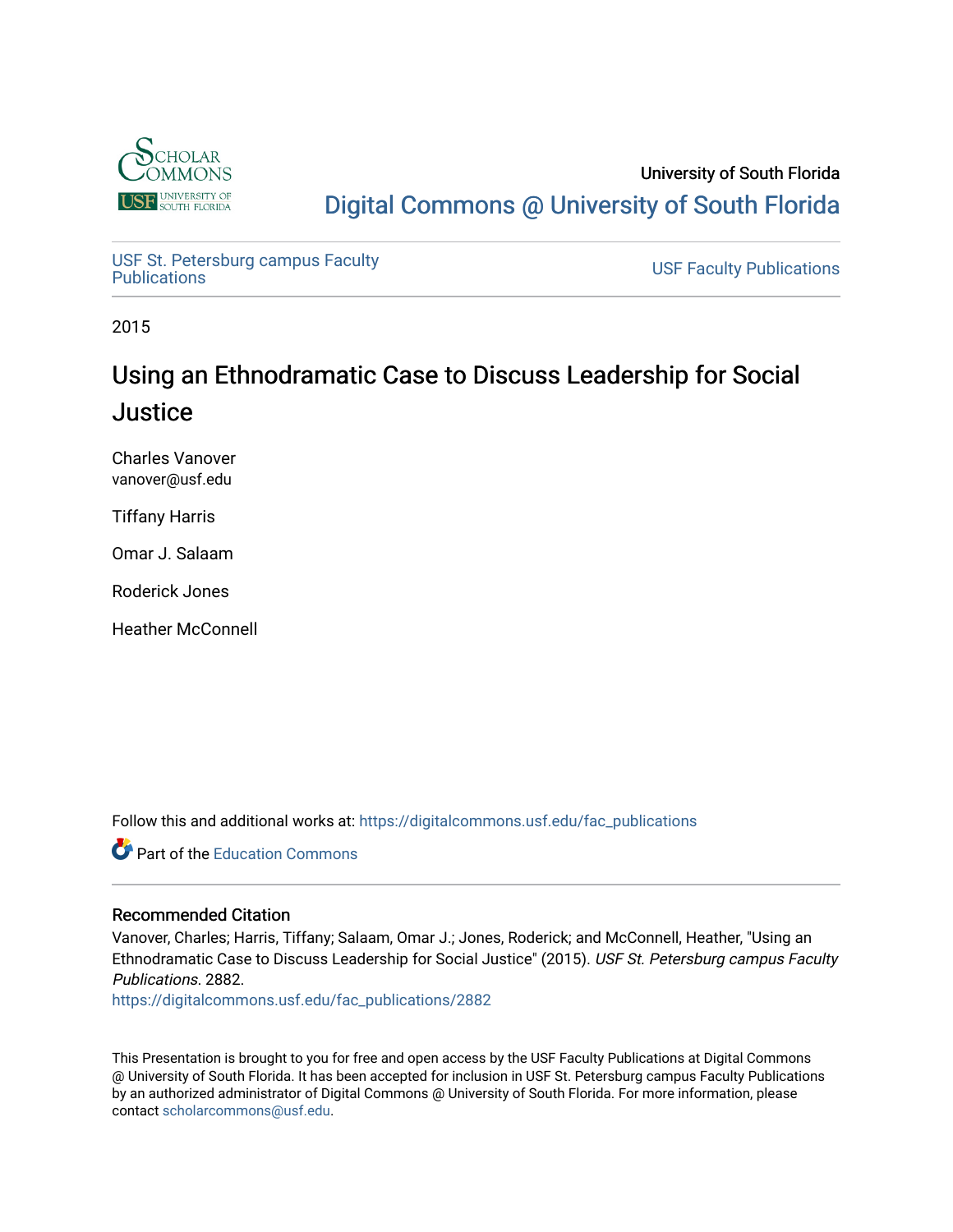# inquiry theatre

### Presents

Using an Ethnodramatic Case to Discuss Leadership for Social Justice

Starring Tiffany Harris, Omar J. Salaam, Roderick Jones & Heather McConnell Written by Charles Vanover Co-Chairs William Black & James Joseph "Jim"Scheurich



## Saturday, November 22, 9:35-10:40 am Washington Hilton: Jay

Image Credit: "Children from the inner city and suburban Chicago attend Humboldt Community Christian School," courtesy of Getty Images

www.facebook.com\InquiryTheatre

# inquiry theatre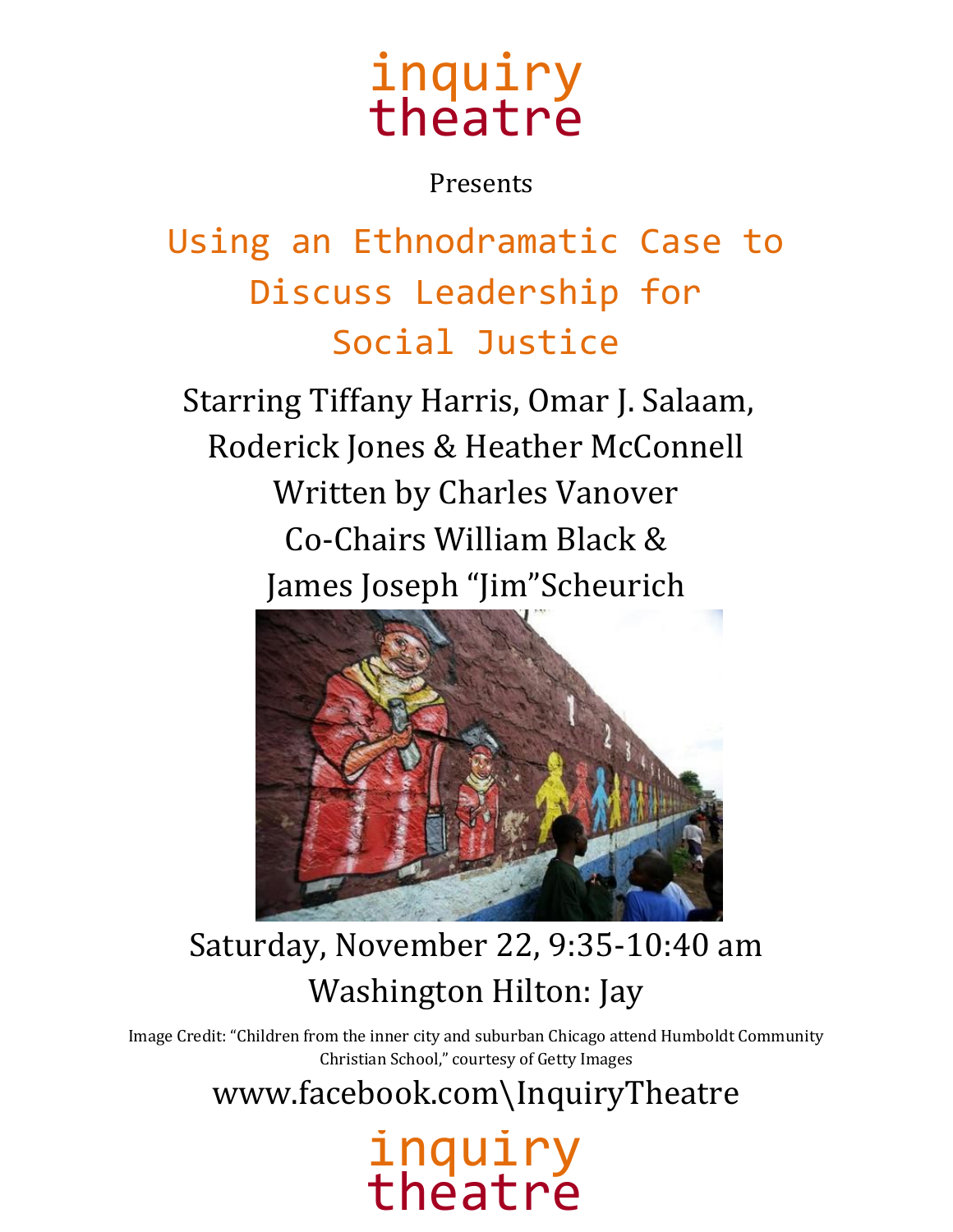#### **Using an Ethnodramatic Case to Discuss Leadership for Social Justice**

This symposium raises questions directly related to conference theme: How do we prepare leaders to act in the real world where, as employees of large bureaucratic systems, they are required to implement policies they did not design and work within networks and social systems that do not always support socially just outcomes for students? How do we prepare educational leadership candidates to work as change agents in institutions guided, to some extent, by socially unjust policies, where professionals act with limited levels of discretion?

Rather than providing answers, the symposium is designed to generate dialogue between audience members and to help them reflect on their work for change. During the first half of the session, an excerpt from an ethnodrama [\(Donmoyer & Donmoyer, 1995;](#page-4-0) [Saldaña, 2011\)](#page-4-1) will be performed as a case. The play's text was constructed by Charles Vanover [\(2013b\)](#page-4-2) from interview data shared by African American, National Board Certified teacher who worked in a high poverty, public school in Chicago. The ethnodrama describes a modal African American high poverty school, similar to those described in the research of Allensworth, Darling-Hammond, and Ingersol and their colleagues [\(Allensworth, Ponisciak,](#page-4-3)  [& Mazzeo, 2009;](#page-4-3) [Darling-Hammond & Sykes, 2003;](#page-4-4) [Ingersoll, 2001\)](#page-4-5), where poor leadership, low levels of faculty collaboration, and other forms of substandard working conditions made it impossible for the accomplished teacher to continue to work a building where she believed she made a difference (See the excerpt from the script in Table 1, in the Appendix).

The teacher's story is evoked vividly through ethnodramatic techniques that convey her commitment to her students and the conflict and disarray within her school. At the end of this fifteen minute performance, audience members will be asked to use adult learning techniques [\(MacDonald,](#page-4-6)  [Mohr, Dichter, & MacDonald, 2007\)](#page-4-6) to engage in dialogue into the issues raised by the script and to respond to its ethnographic content as a case. In the second half of the symposium, the audience will listen and respond to an expert panel's analysis of the case content and session's use of ethnodrama for professional learning.

As with all inquiry theatre productions, no claims will be made based on the performance, no judgments will be rendered. Dialogue generated by the session will be used to support action and reflection [\(Brown, 2004;](#page-4-7) [Furman, 2012\)](#page-4-8), rather than advocate for a particular point of view.

#### **Literature Review**

#### **Ethnodrama**

Not all questions may be answered through quantification [\(Donmoyer & Donmoyer, 1995\)](#page-4-0). Ambiguous situations without clear right or wrong answers may have a vital importance for professional practice [\(Barone, 2001\)](#page-4-9). Ethnodrama is a method of disseminating research that places the conflict and emotion of life in the field into public settings where audience members may discuss, argue, and interrogate the social meanings the performance evokes [\(Saldaña, 2011;](#page-4-1) [Vanover, 2013a,](#page-4-10) [2014\)](#page-4-11). Rather than understanding ethnographic findings through the medium of the researcher's voice and PowerPoint slides, ethnodrama uses actors' physical presence to push audience members to engage with lives that may be outside of their everyday experience. As with all cases [\(Eisenhardt & Graebner, 2007\)](#page-4-12), these rich representations of life in the field may support the development of new questions and theory. These ideas might, subsequently, be investigated by other research methods.

Following this perspective, the ethnodramatic performance that begins the symposium will be used to raise questions and generate discussion. Audience and symposium members will be asked to inquire into the issues the performance raises, but no attempt will be made to come to draw conclusions about the content of the case. Dialogue is the symposium's central goal.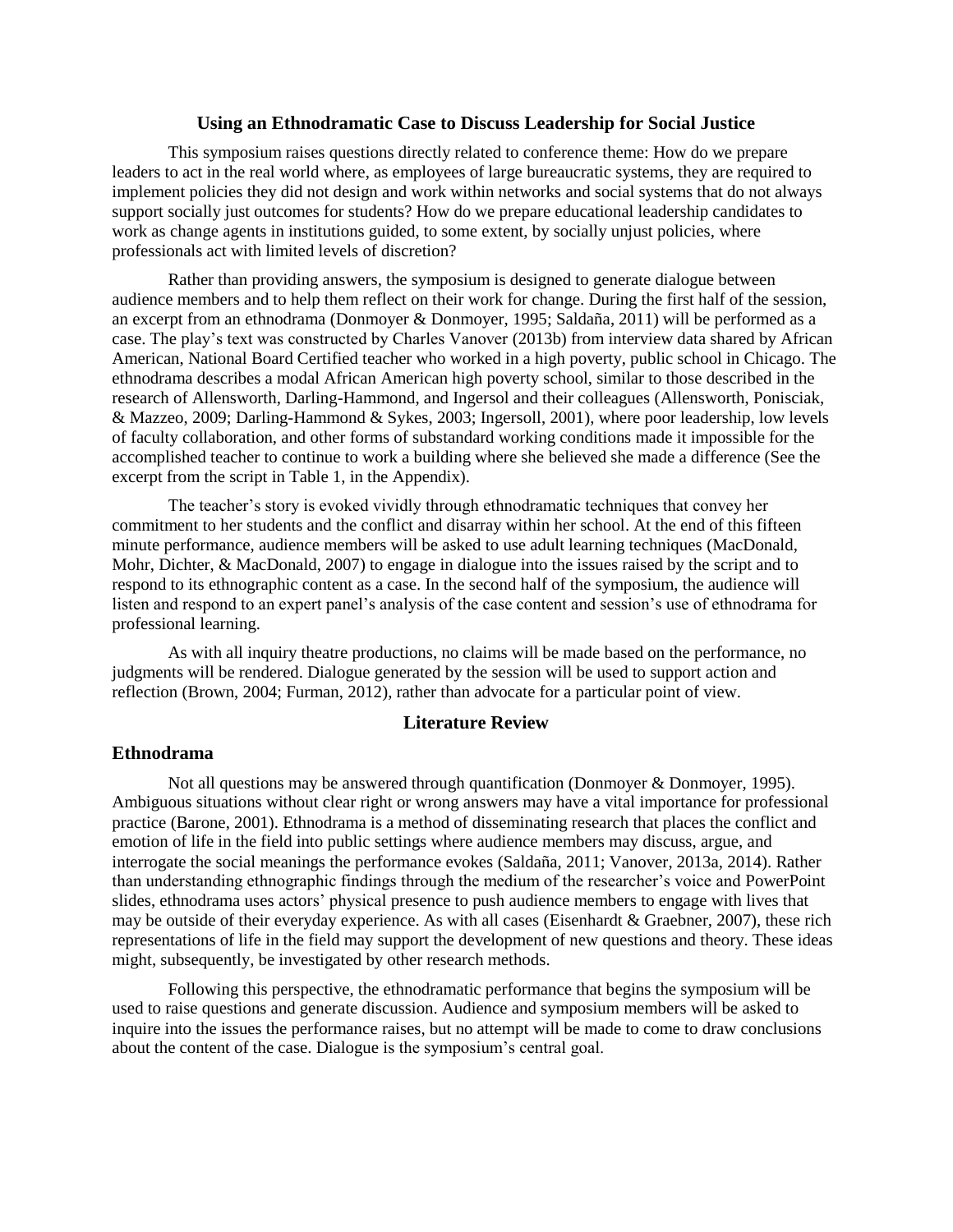#### **Leadership for Social Justice**

Researchers in the field of educational leadership have come together to create a vision of leadership for social justice [\(Black & Murtadha, 2007;](#page-4-13) [Khalifa, 2012;](#page-4-14) [Nevarez & Wood, 2007;](#page-4-15) [Tillman &](#page-4-16)  [Scheurich, 2013\)](#page-4-16). The change processes guided by socially just leaders are both collaborative and nonnegotiable [\(McKenzie et al., 2008\)](#page-4-17). Leaders and teachers work together to create a more just and equitable school culture. The necessities for change, and the benefits of supportive settings for students and faculty of difference, however, are held as sacred organizational values. Every child must be respected and supported. Every student must learn to their full potential. All means all, without exception. [Furman \(2012\)](#page-4-8) writes in her review:

…leadership for social justice involves identifying and undoing […] oppressive and unjust practices and replacing them with more equitable, culturally appropriate ones. As Dantley and Tillman (2010) state, leadership for social justice "investigates and poses solutions for issues that generate and reproduce societal inequities" (p. 20). (p. 194.)

Socially just leaders use data collected in their school to support dialogue on the way things are and the way they might be [\(Skrla, McKenzie, & Scheurich, 2009\)](#page-4-18). Committed leaders study their own actions, and the actions of their faculty, students, parents, and community members to raise difficult questions about professional practice and to create welcoming and generative environments where all students flourish.

The literature on leadership preparation for social justice has been criticized on two major grounds. The first is that it is too theoretical and distant from life in schools. Leadership for social justice, in this view, is a set of ideas and tools, but is not a coherent and instructable practice that will make a measurable difference in the actions of leadership candidates taught its precepts. The second, as implied by [Capper and Young \(2014\)](#page-4-19), is that schools are so diverse and the forms of difference so complex, even researchers have difficulty conceptualizing all the changes necessary to lead beneficial change.

As discussed in the introduction, the symposium seeks to make a contribution to the literature on leadership for social justice by focusing attention on the first steps leaders might take to make a difference in challenging settings, and by bringing people together to discuss the gap between our field's vision for socially just schools and the demoralizing conditions [\(Darling-Hammond, 2012\)](#page-4-20) where far too many students learn and teachers teach.

#### **Excerpt**

*In this excerpt, Ohio Ontario talks about her old school. Please refer to this evidence as you discuss the case.* 

INTERVIEWER: Where was your old school?

OHIO: In the Eastside. Lake Specialty School:  $4<sup>th</sup>$  through  $8<sup>th</sup>$  grade. Very abusive environment. Huh, no, it's a mentally abusive environment. I have lots of stories. It's one of those schools where, if your heart is not in it, your kids are going to feel it. And, then, she gets awesome teachers, but our principal knows how to make them go away! Like I did. I stayed there for two years and, it was like—You have to believe in your kids. [I] have to believe. But, if you don't believe, and if you tell your teachers

"Don't worry about it, because they are only going to steal your cars."

Then.

*Pause;*

And, I remember, I remember everything.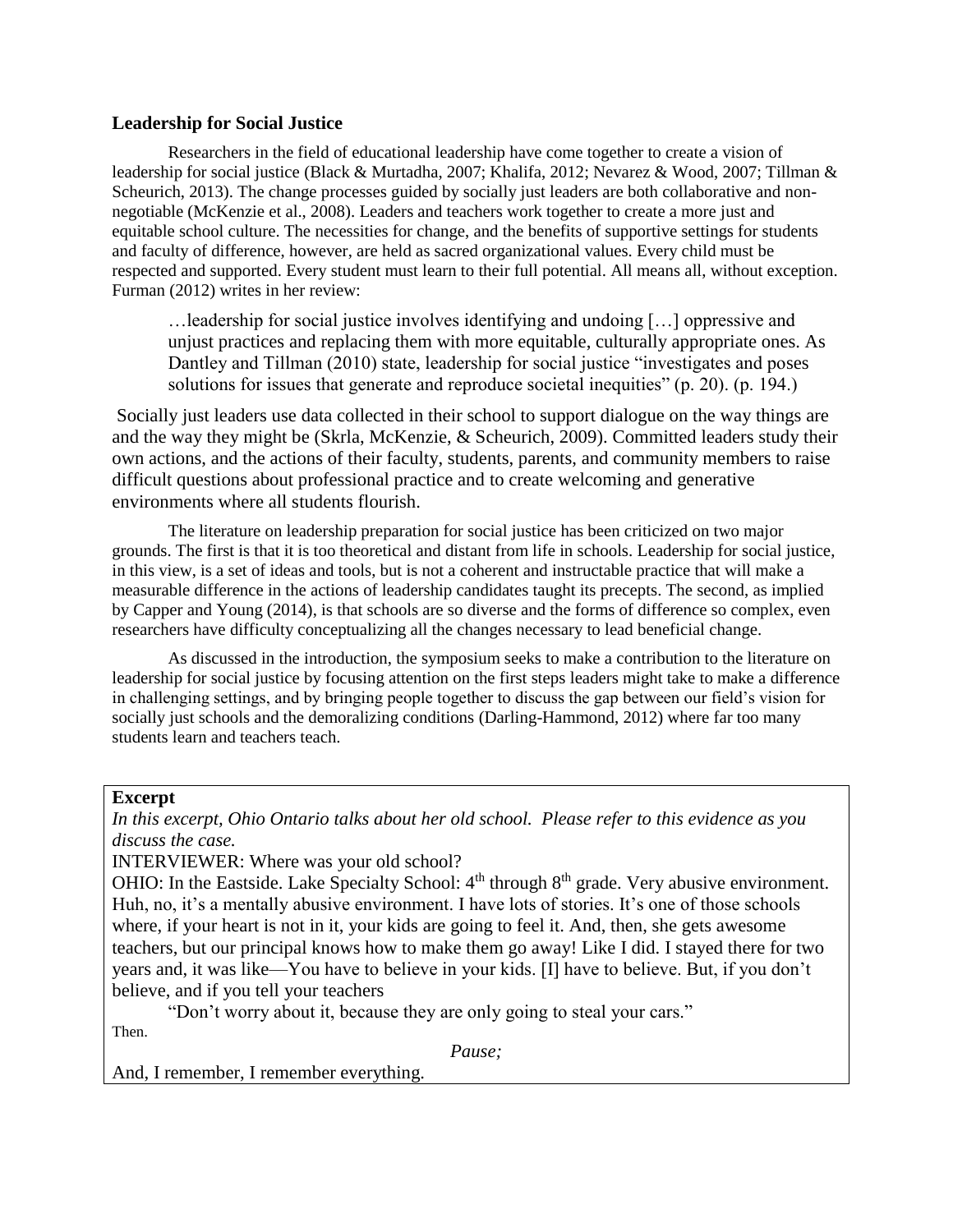#### References

- <span id="page-4-3"></span>Allensworth, E., Ponisciak, S., & Mazzeo, C. (2009). The schools teachers leave: Teacher mobility in Chicago Public Schools. Retrieved from Consortium on Chicago School Research website: [http://ccsr.uchicago.edu/publications/schools-teachers-leave-teacher-mobility-chicago-public](http://ccsr.uchicago.edu/publications/schools-teachers-leave-teacher-mobility-chicago-public-schools)[schools](http://ccsr.uchicago.edu/publications/schools-teachers-leave-teacher-mobility-chicago-public-schools)
- <span id="page-4-9"></span>Barone, T. (2001). Science, art, and the predispositions of educational researchers. *Educational Researcher, 30*(7), 24-28.
- <span id="page-4-13"></span>Black, W. R., & Murtadha, K. (2007). Toward a signature pedagogy in educational leadership preparation and program assessment. *Journal of Research on Leadership Education, 2*(1), 1-29.
- <span id="page-4-7"></span>Brown, K. M. (2004). Leadership for social justice and equity: Weaving a transformative framework and pedagogy. *Educational Administration Quarterly, 40*(1), 77-108.
- <span id="page-4-19"></span>Capper, C. A., & Young, M. D. (2014). Ironies and limitations of educational leadership for social justice: A call to social justice educators. *Theory Into Practice, 53*(2), 158-164.
- <span id="page-4-20"></span>Darling-Hammond, L. (2012). Why is Congress redlining our schools? *The Nation*. [http://www.thenation.com/article/165575/why-congress-redlining-our-schools#](http://www.thenation.com/article/165575/why-congress-redlining-our-schools)
- <span id="page-4-4"></span>Darling-Hammond, L., & Sykes, G. (2003). Wanted: A national teacher supply policy for education: The right way to meet the "Highly Qualified Teacher" challenge. *Education Policy Analysis Archives, 11*(33), 1-55.
- <span id="page-4-0"></span>Donmoyer, R., & Donmoyer, Y. J. (1995). Data as drama: Reflections on the use of reader's theater as a mode of qualitative data display. *Qualitative Inquiry, 1*(4), 402-428.
- <span id="page-4-12"></span>Eisenhardt, K. M., & Graebner, M. E. (2007). Theory building from cases: Opportunities and challenges. *Academy of Management Journal, 50*(1), 25-32.
- <span id="page-4-8"></span>Furman, G. (2012). Social justice leadership as Praxis developing capacities through preparation programs. *Educational Administration Quarterly, 48*(2), 191-229.
- <span id="page-4-5"></span>Ingersoll, R. M. (2001). Teacher turnover and teacher shortages: An organizational analysis. *American Educational Research Journal, 38*(3), 499-534.
- <span id="page-4-14"></span>Khalifa, M. (2012). A Re-new-ed paradigm in successful urban school leadership: Principal as community leader. *Educational Administration Quarterly, 48*(3), 424-467.
- <span id="page-4-6"></span>MacDonald, J. P., Mohr, N., Dichter, A., & MacDonald, E. (2007). *The power of protocols: An educator's guide to better practice* (2nd ed.). New York: Teachers College Press.
- <span id="page-4-17"></span>McKenzie, K. B., Christman, D. E., Hernandez, F., Fierro, E., Capper, C. A., Dantley, M., . . . Scheurich, J. J. (2008). From the field: A proposal for educating leaders for social justice. *Educational Administration Quarterly, 44*(1), 111-138.
- <span id="page-4-15"></span>Nevarez, C., & Wood, J. (2007). Developing urban school leaders: Building on solutions 15 years after the Los Angelos riots. *Educational Studies, 42*(3), 266-280.
- <span id="page-4-1"></span>Saldaña, J. (2011). *Ethnotheatre: Research from page to stage*. Walnut Creek, CA: Left Coast.
- <span id="page-4-18"></span>Skrla, L., McKenzie, K. B., & Scheurich, J. J. (2009). *Using equity audits to create equitable and excellent schools*. Thousand Oaks, CA: A joint publication with the National Association of Secondary School Principals and Corwin.
- <span id="page-4-16"></span>Tillman, L. C., & Scheurich, J. J. (2013). *The handbook of research on educational leadership for equity and diversity*. New York: Routledge.
- <span id="page-4-10"></span>Vanover, C. (2013a). Teaching the power of the word. *International Journal of Qualitative Studies in Education (QSE), 27*(7), 922-942.
- <span id="page-4-2"></span>Vanover, C. (2013b). *"They are only going to steal your cars."*. Retrieved from <http://hdl.handle.net/10806/12345>
- <span id="page-4-11"></span>Vanover, C. (2014). Inquiry Theatre. *Qualitative Inquiry, (Accepted for Publication)*.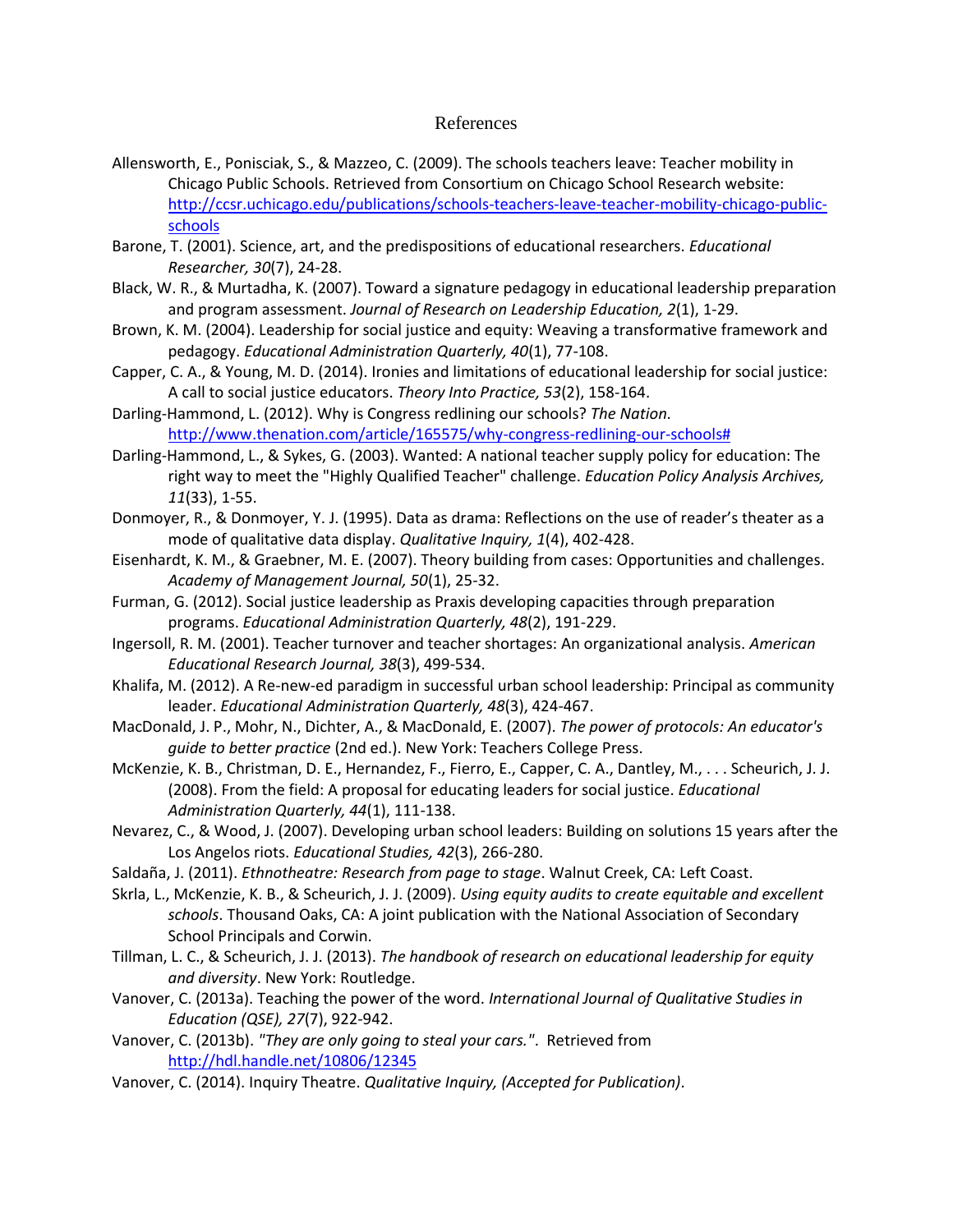| Table 1                                         |                     |  |  |
|-------------------------------------------------|---------------------|--|--|
| Major Dilemmas and Major Assets for Improvement |                     |  |  |
| Major Dilemmas                                  | <b>Major Assets</b> |  |  |
|                                                 |                     |  |  |
|                                                 |                     |  |  |
|                                                 |                     |  |  |
|                                                 |                     |  |  |
|                                                 |                     |  |  |
|                                                 |                     |  |  |
|                                                 |                     |  |  |
|                                                 |                     |  |  |

| Asking Questions and Collecting Data                          |  |  |  |  |
|---------------------------------------------------------------|--|--|--|--|
| What data might we collect to learn more about<br>this issue? |  |  |  |  |
|                                                               |  |  |  |  |
|                                                               |  |  |  |  |
|                                                               |  |  |  |  |
|                                                               |  |  |  |  |
|                                                               |  |  |  |  |
|                                                               |  |  |  |  |
|                                                               |  |  |  |  |
|                                                               |  |  |  |  |
|                                                               |  |  |  |  |
|                                                               |  |  |  |  |
|                                                               |  |  |  |  |